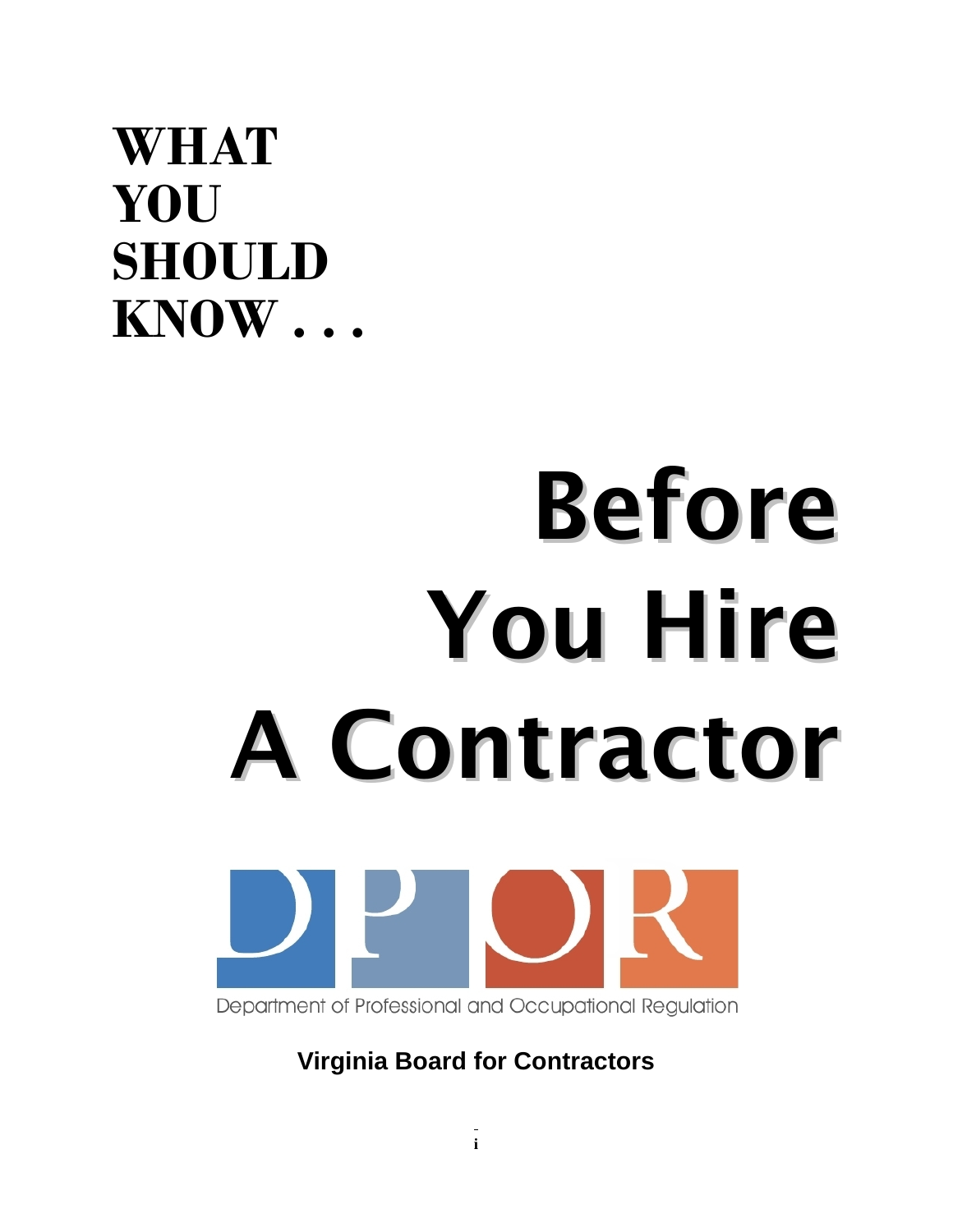### BOARD FOR CONTRACTORS About This Publication

This publication is meant to be instructional–to assist the consumer in dealing with contractors. The Virginia Board for Contractors, the Department of Professional and Occupational Regulation (DPOR), and the Commonwealth of Virginia assume no responsibility for any damage that arises from any action based on information found in this publication. Questions regarding civil law and the civil courts system should be addressed to an attorney.

*Portions of text appear courtesy of the California Contractors State License Board.* 



**BOARD FOR CONTRACTORS** DEPARTMENT OF PROFESSIONAL AND OCCUPATIONAL REGULATION Perimeter Center, 9960 Mayland Drive • Richmond VA 23233 (804) 367-8511 • www.dpor.virginia.gov ֬ !<br>:

2017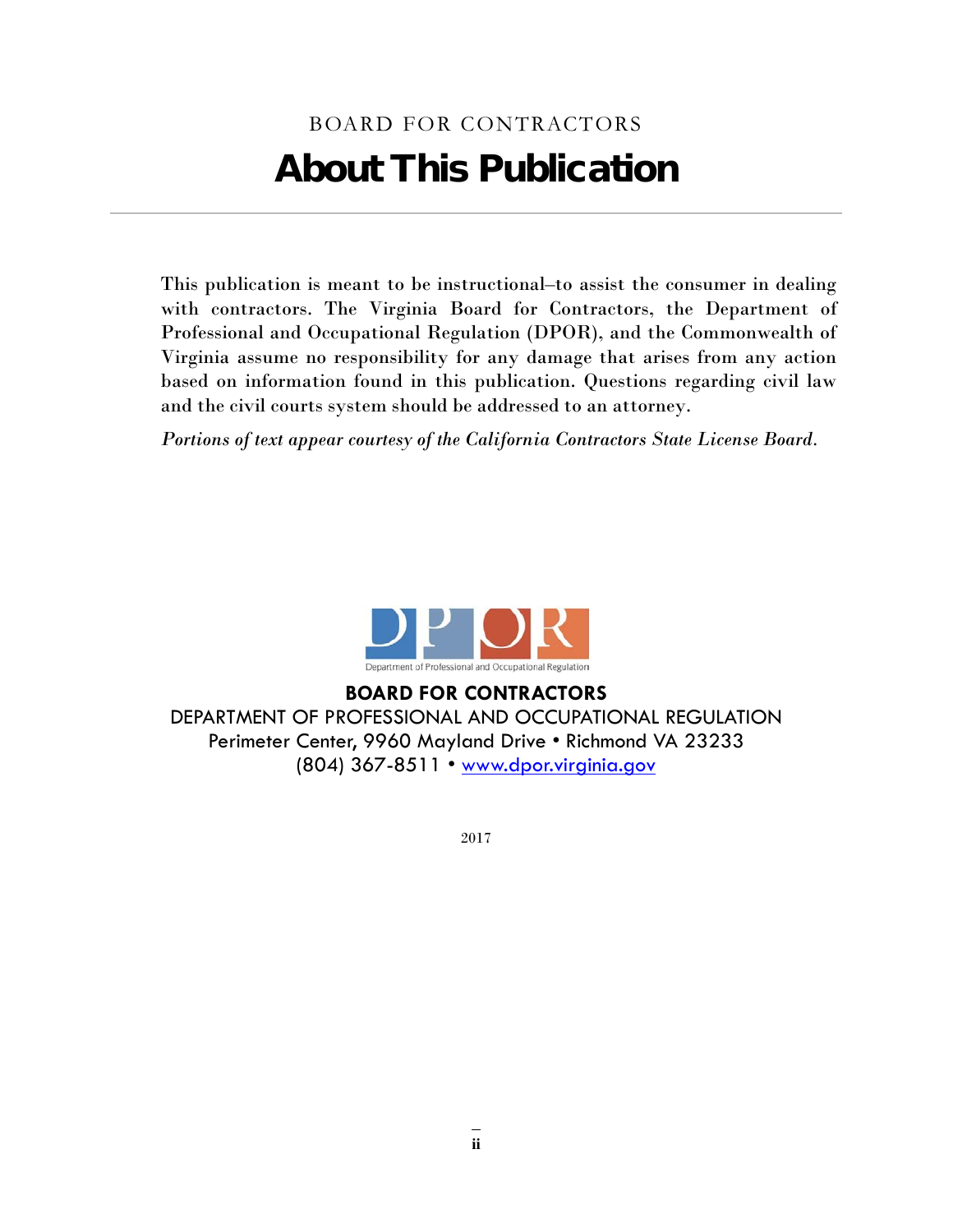### Table of Contents

| Selecting a Contractor <b>Communication</b> 2 |    |
|-----------------------------------------------|----|
|                                               |    |
|                                               |    |
|                                               |    |
|                                               |    |
|                                               |    |
|                                               |    |
|                                               |    |
|                                               |    |
|                                               |    |
|                                               |    |
|                                               |    |
|                                               |    |
|                                               |    |
|                                               |    |
|                                               |    |
|                                               |    |
| Avoiding Complaints and Problems10            |    |
|                                               |    |
| What Happens To A Consumer Complaint? 11      |    |
|                                               |    |
|                                               |    |
|                                               |    |
| <b>Top 10 Tips</b>                            | 14 |
|                                               | 15 |
|                                               | 15 |
|                                               | 15 |
|                                               |    |
|                                               | 16 |
|                                               |    |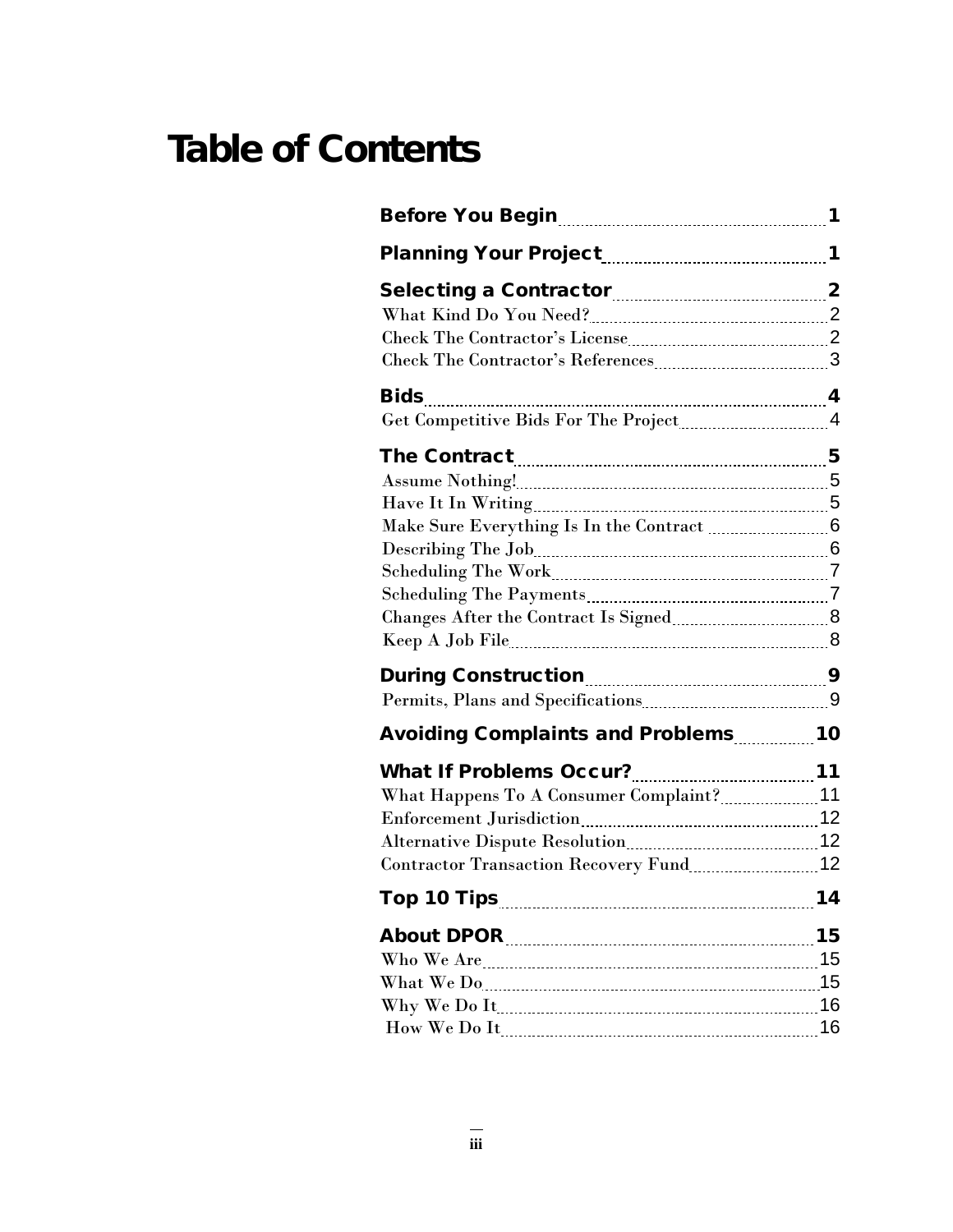### Before You Begin

ost licensed contractors are competent, honest, hardworking, and financially responsible. And yet almost everyone knows someone who has a nightmare story to tell about a remodeling job: the length of time it took; the inconvenience of the noise and dust; or the cost overruns associated with even the smallest project. M

Adding a room or updating a kitchen can cost more than a new car, and consumers should take time and care in planning a home improvement project. Unfortunately, most consumers spend less time choosing a contractor than they do choosing a car.

This publication is a brief summary of some of the things you as a consumer can do to avoid costly mistakes and misunderstandings in dealing with your contractor.

### Planning Your Project

n order to minimize the chances that you will be the one with such complaints, you should understand that planning is the first step in the process. Before you do anything else, ask the question: I

#### What do I want done?

A silly question? Not at all. Carefully plan exactly what you want done, what you want it to look like when finished, and how much you have to spend. Thoughtful, carefully prepared plans will be helpful in getting accurate bids from contractors. By carefully considering what you want done to your property, what it will realistically take to do the job, and what kind of professional should be brought in to do the job, you may avoid many of the headaches often associated with remodeling.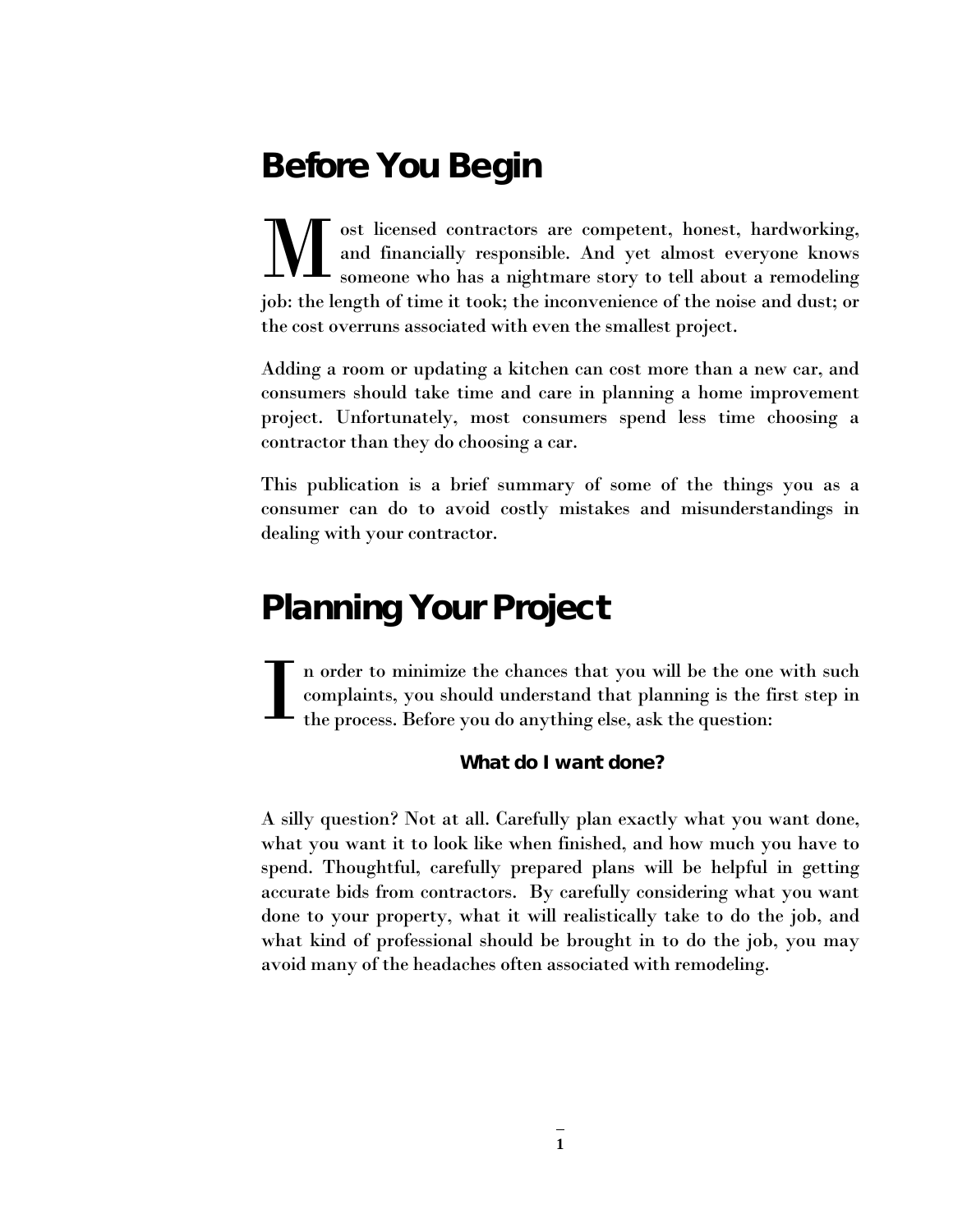### Selecting A Contractor

f the work you are considering is valued at \$1,000 or more, a valid Virginia Contractor's License is required for the license category in which the contractor is to work. Licensed contractors are subject to laws designed to protect the consumer. By hiring a licensed contractor, you become eligible to receive monetary compensation from the Contractor Transaction Recovery Fund in case of improper or dishonest conduct. Licensed contractors possess the necessary education and experience to perform competently. I

Unlicensed contracting is against the law. If you contract with someone who does not hold a license, the Board for Contractors may not be able to help you resolve a complaint, leaving you with little recourse against the unlicensed contractor.

#### What Kind Do You Need?

There are more than 40 different types of contractor licenses, including general and specialty contractors. General building contractors usually oversee projects and coordinate the specific subcontractors for a job. A general building contractor may also contract for specialty work, but must hold a specialty license for that work or actually have a specialty contractor do the work. Specialty or subcontractors usually are hired to perform a single job.

For example, if you want only roofing or plumbing work, you may want to hire a contractor licensed in that particular specialty. If your kitchen remodeling will involve the performance of plumbing, electrical, and carpentry work under one contract, a licensed general building contractor should be hired.

One of the best ways to select a licensed contractor is to seek out personal recommendations from friends or relatives who recently had work of the type you want completed.

#### Check the Contractor's License

Is the contractor properly licensed? A license number in an advertisement or on a business card does not necessarily mean the contractor's license is valid. Contact the Board for Contractors at (804) 367-8511, or check our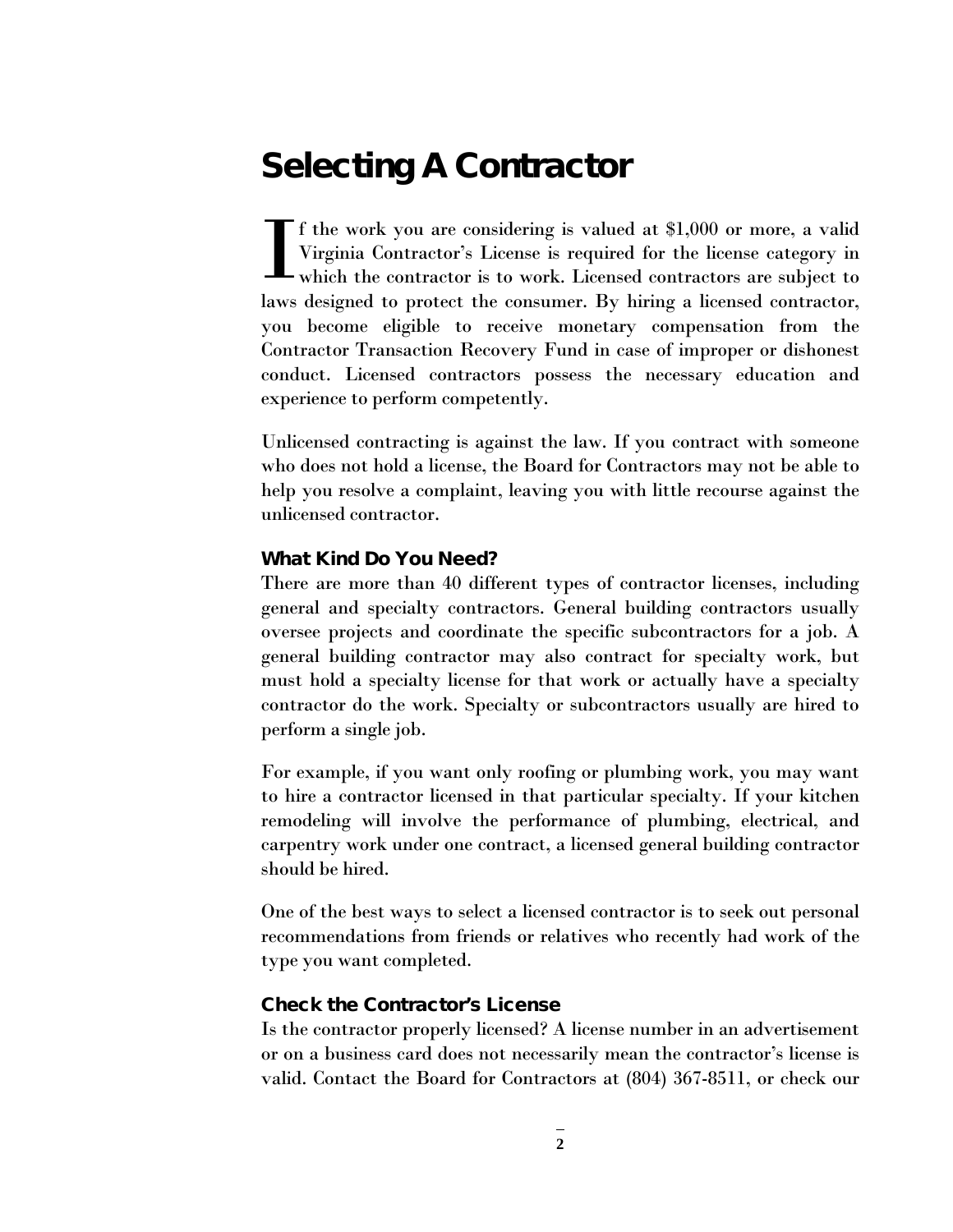website at  $\frac{\text{http://dpor.virginia.gov/}}{\text{http://dpor.virginia.gov/}}$ , to make sure the contractor is properly licensed to perform the work you want. Information on past complaints and disciplinary actions is also available from the Board.

#### Check the Contractor's References

Ask the contractor for local references, and call them to see if they were satisfied with the contractor's work. Skilled contractors will be proud to take credit for their work. If possible, go out and look at finished projects. Some consumers even try to find jobs in progress to see how the contractor works and to speak with the homeowner about work habits or inconveniences. Remember, the person you hire to work on your home will be a part of your home and your life until the job is completed.

#### **When speaking to the contractor's customers, ask such questions as:**

- **Did the contractor keep to the schedule and the contract terms?**
- **Were you pleased with the work and the way it was done?**
- **Did the contractor listen to you when you had a problem, and seem concerned about resolving it?**
- **Did the contractor willingly make any necessary corrections?**

In addition to customer references, you may want to talk with references from material suppliers, subcontractors, or financial institutions to determine whether the contractor is financially responsible.

Ask the contractor for the address of his or her business location and business telephone number, and verify them with the Board for Contractors. A contractor who operates a business out of the back of a truck with a cellular telephone may be difficult to find to complete a job or fix something that has gone wrong after the bill is paid.

Don't be fooled or pressured by a smooth-talking salesperson. Take the time and effort to make sure that the person or business doing your home improvement is going to perform in a professional manner.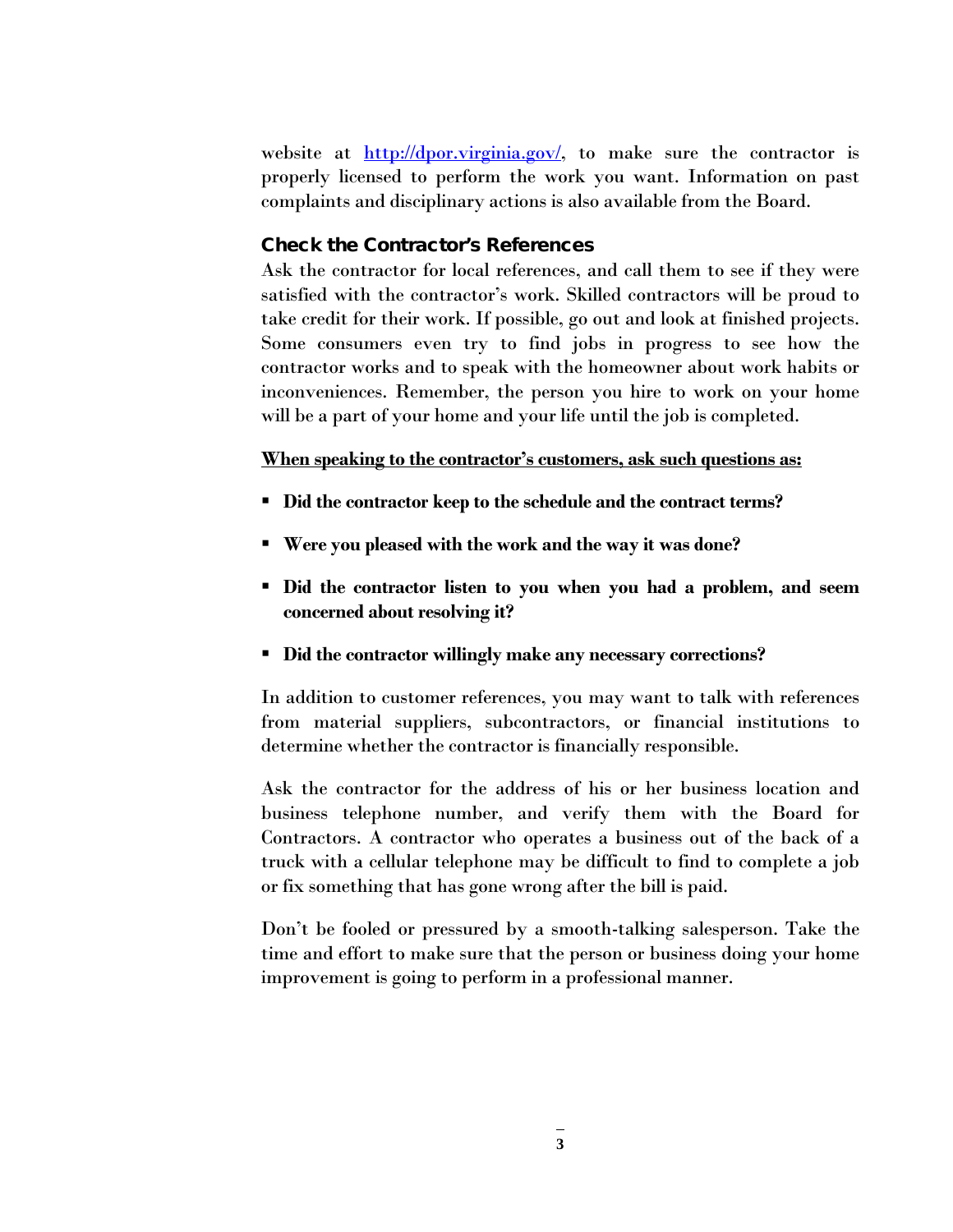### **Bids**

bid is an offer to do work. It is advisable to get at least three written bids or estimates using identical plans and specifications so you can compare prices and contractors. A

#### Get Competitive Bids for the Project

Solicit at least three bids for the work you need. Do not automatically accept the lowest.

Make sure all bids are based on the same set of specifications. Discuss bids in detail with each contractor, and be sure you understand the reasons for any variations in price. Sometimes a higher price may be worth it, if the materials to be used are of higher quality or the work is more extensive. For example, if you are having your kitchen remodeled, and one bid is based on installing prefabricated cabinets in standard sizes while another is based on installing custom-made cabinets, the prices will not be comparable.

Beware of any bid substantially lower than the others. It probably indicates that the contractor has made a mistake or is not including all the work quoted by his or her competitors. You may be headed for a dispute with your contractor if you accept an abnormally low bid.

Don't forget the old adage,

**"If the offer sounds too good to be true, it probably is!"**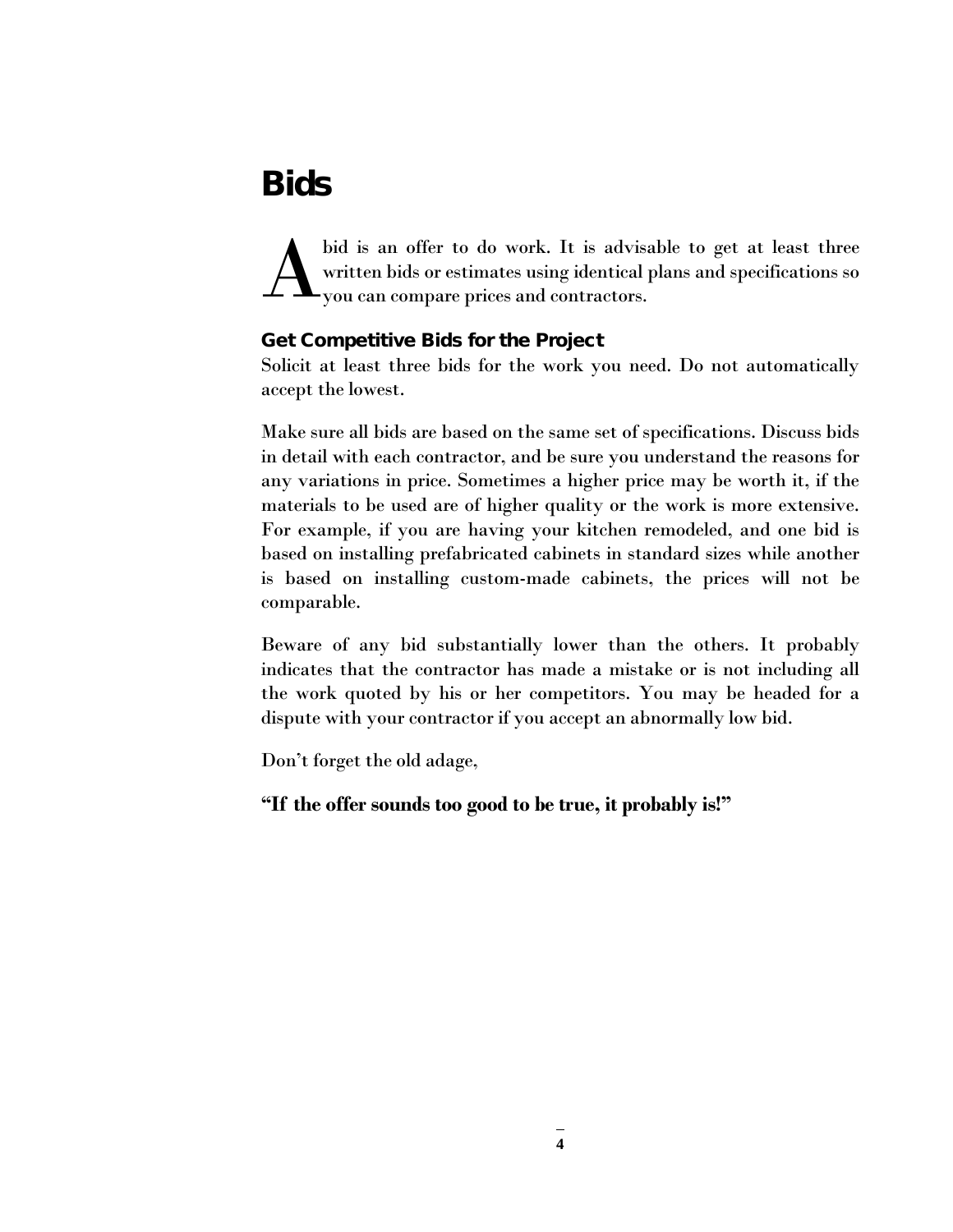### The Contract

lthough you might assume that a "contract" should look like a contract, anything you sign could be used by a contractor as authorization to go forward with your project. This means that any bid or estimate you sign may become the contract. Do not sign anything until you completely understand what you are signing, and agree to all the terms. A

#### Assume Nothing!

Be sure to ask questions until you fully understand the contract and what the work will look like. Before signing anything, you may wish to discuss the proposed contract, plans, and specifications with an attorney.

#### Have It In Writing

One of the best ways to stop problems before the job begins is with your contract. Virginia law requires all licensed contractors to provide a written contract for residential work.

The contract binds you and the contractor to the project. Since a written contract protects you and the contractor, all agreements should be put in writing. It should include everything you have agreed upon and the extent of work to be done. Get all oral promises and guarantees in writing, include start and finish dates, and spell out exactly what the contractor will and will not do. If you intend to do some of the work yourself or hire another contractor to do it, this also should be written into the contract. **Be as specific as possible.**

Be sure the financial terms of the contract are clear. The contract should include the total price, when payments will be made, and whether there is a cancellation penalty.

A reputable contractor should be able to front the costs of supplies without a large sum of up-front money from you. On any home improvement job, you can expect to make a down payment, but a good rule of thumb is an initial deposit of no more than 10% of the total price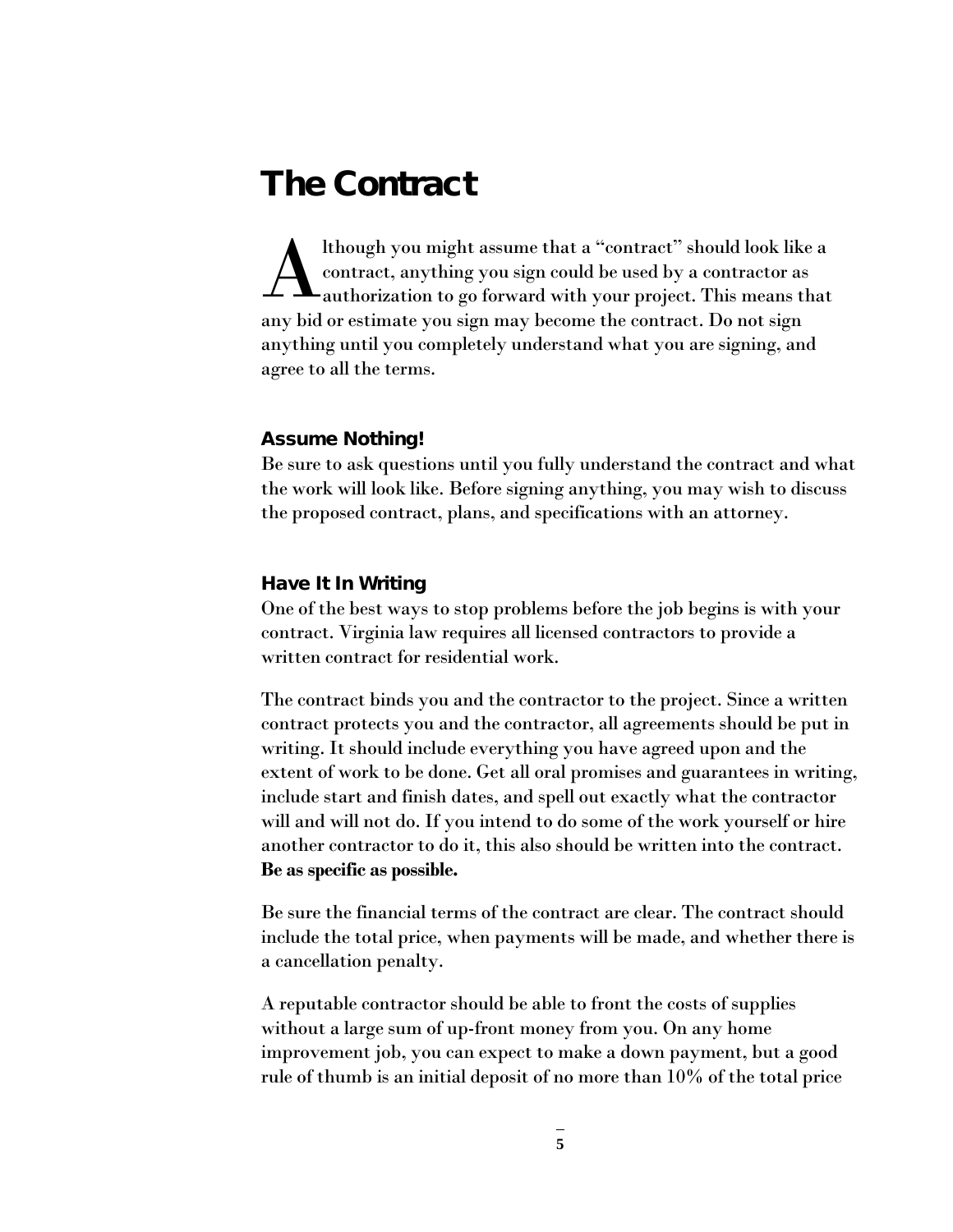or \$1,000, whichever is less. (If the job requires custom-made items or special orders, a reasonable deposit could be as high as 30% of the total contract value.)

Never sign a blank or partially blank contract. Get a copy of the contract as soon as you sign it, and keep it for your records. Both you and the contractor are bound by everything set down in the contract, so read it carefully. If you have any questions or do not understand something, ask before you sign.

#### Describing the Job –

*The Good, The Bad and the Ugly* 

| <b>The Good</b>                                                                                                                              | The Bad                                         | The Ugly                         |
|----------------------------------------------------------------------------------------------------------------------------------------------|-------------------------------------------------|----------------------------------|
| Install oak kitchen<br>cabinets<br>manufactured by<br>Company XYZ, model<br>ABC, as per the plan.                                            | Install country-style<br>kitchen cabinets.      | <b>Install some</b><br>cabinets. |
| <b>Paint indoor entry</b><br>(per plan) using brand<br>X paint, color ABC,<br>two coats, with<br>preparation described<br>in next paragraph. | Prep and paint<br>entryway with blue<br>paint.  | Paint the entry.                 |
| <b>Brand X kitchen</b><br>faucet in style 123 and<br>color ABC.                                                                              | <b>Kitchen faucet</b><br>replaced if necessary. | Kitchen fixtures.                |

#### Make Sure Everything Is In The Contract

The contract should specify all materials to be used, such as quality, quantity, weight, color, size, or brand name as it may apply. Be as specific as possible.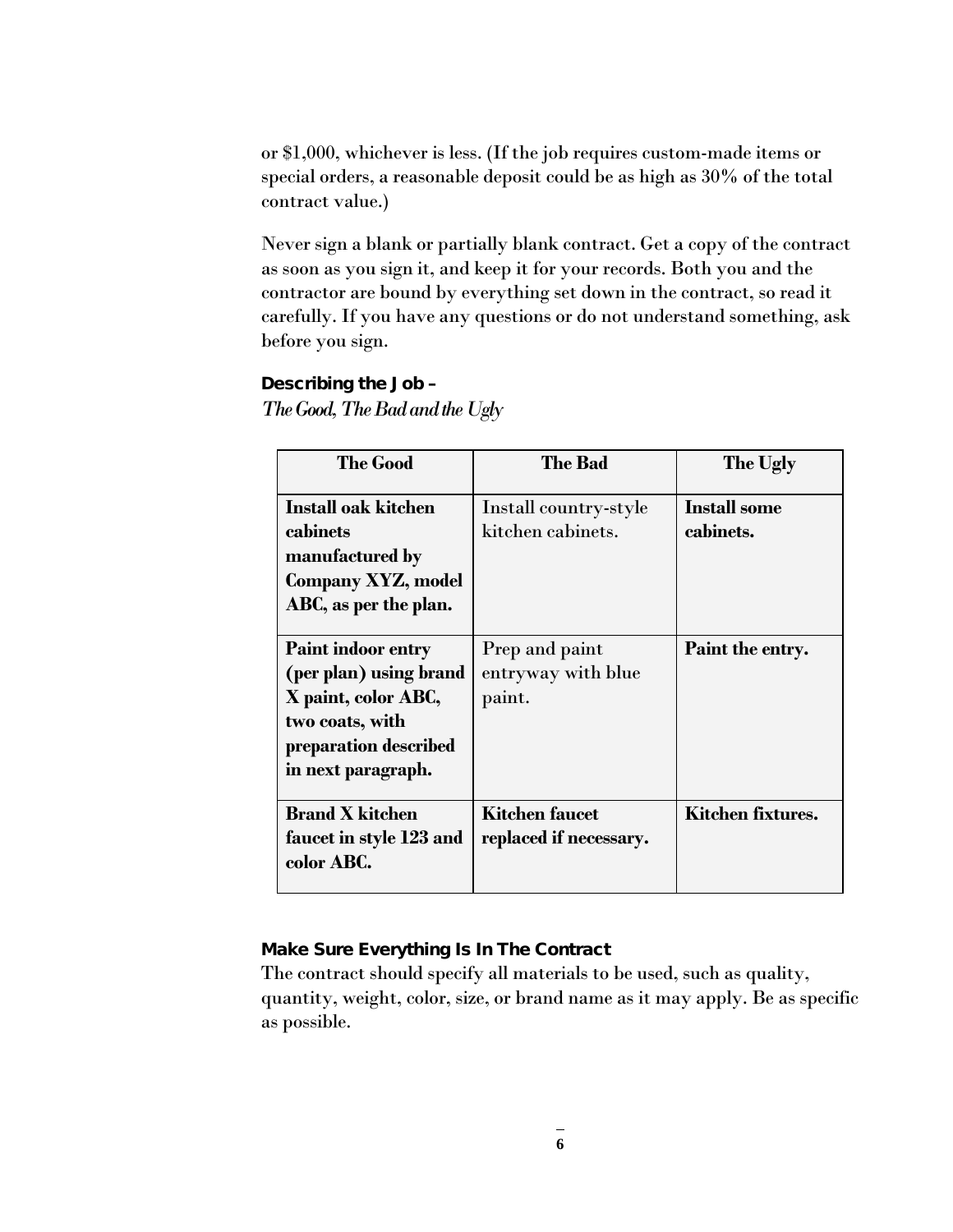Make sure your contract includes everything you feel is important to the job, including complete cleanup and removal of debris and materials, and special requests such as saving lumber for firewood. Also give instructions regarding pets, children, or areas where materials may not be stored.

After you have read and signed the contract, and even after work has already begun, your contractor may offer suggestions that could change your original ideas for the project. If you choose to add work to the contract, substitute materials or equipment, or delay the completion date, make sure clearly worded and signed "change orders" reflect all changes to the original, signed contract.

#### Scheduling The Work

Your contract should specify start and finish dates for your project. However, external factors such as weather or availability of supplies might cause delays.

#### Scheduling The Payments

Some contractors may ask you to make periodic payments during the course of the project – such payments are usually called a "draw" and how often you make them is called a "draw schedule." If your contractor wants you to make payments according to a draw schedule, be sure that the specifics of that schedule are listed in detail in the contract. A draw schedule should be based on progress made toward project completion and never on a date.

For example: avoid a draw schedule that requires you to pay 10% down; 25% one week after construction starts; 25% two weeks after construction starts and the remainder upon completion of the project. An example of a reasonable draw schedule would be: 10% down; 25% upon passing inspection by the Building Official of the completed foundation and framing; 25% upon passing inspection by the Building Official of the roofing and all rough-in work; and the remainder upon completion of the project and final satisfactory inspection by the Building Official.

Make sure the payment schedule in your contract is based on the contractor's performance. Never let your payments get ahead of the contractor's work. Try to make payments during the project contingent upon the completion of certain tasks. That way, if the contractor is behind schedule your payments are delayed. Be sure the contract provides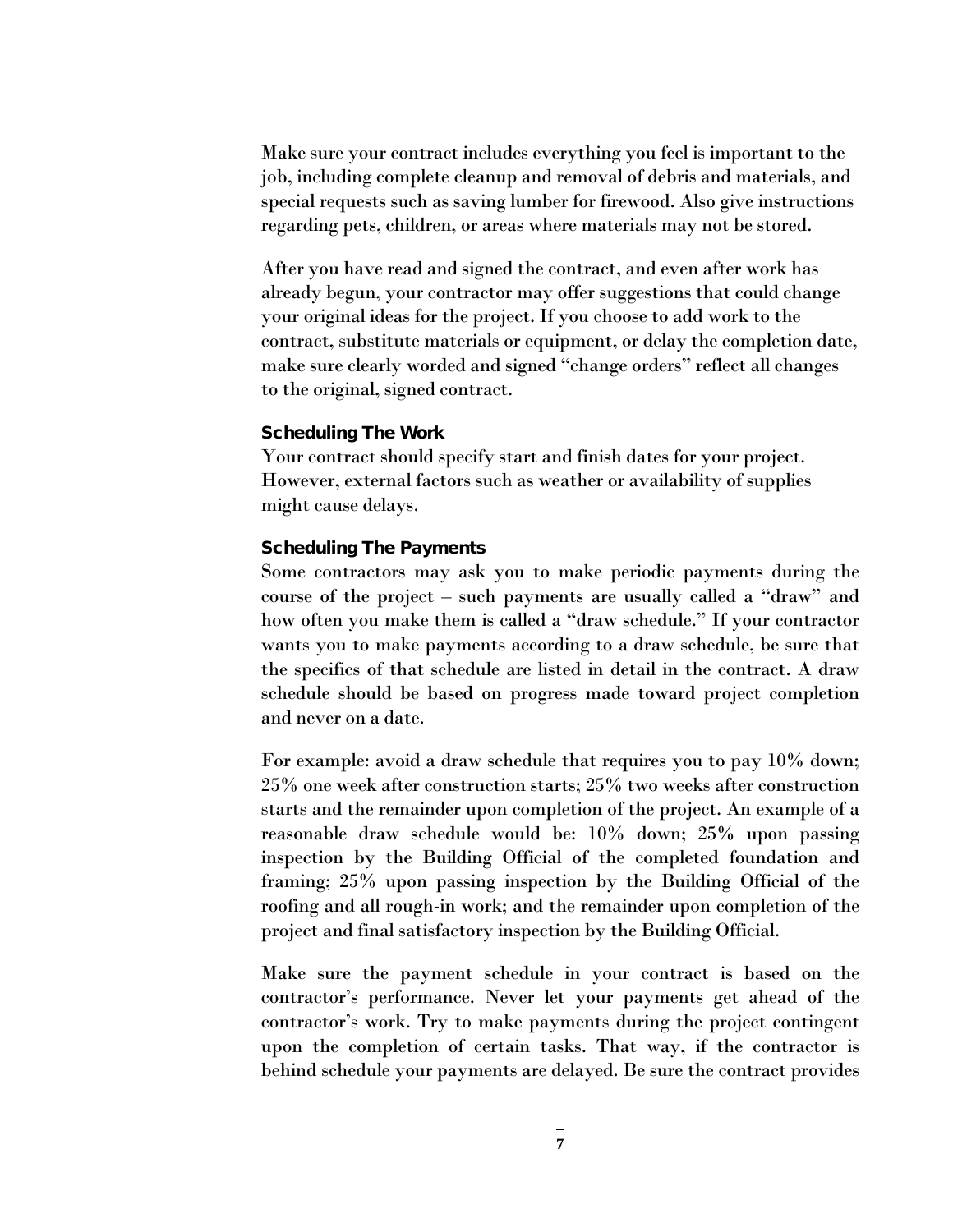for "retention" – a percentage of each payment or of the total job, ordinarily 10 percent, which you retain until the job is completed.

Do not pay 100% of the total bill until the work is 100% complete. Make sure all required building inspections have been completed to the satisfaction of the proper authorities. Never sign a completion certificate until all the work called for in the contract has been properly completed.

#### Changes After the Contract Is Signed

The Board for Contractors requires **all** changes to a contract be made in writing and signed by both the contractor and consumer *before* such changes are implemented. Be sure that the written change orders to the contract are detailed and seek legal advice if you have any questions about the changes.

#### Keep A Job File

You should keep a file of all papers relating to your project. The job file should include:

- 1. A copy of the signed contract and any change orders.
- 2. Plans and specifications.
- 3. A copy of the contractor's application for required permit(s) and a copy of the officially issued permit(s) for your project.
- 4. Bills and invoices.
- 5. Canceled checks.
- 6. Lien releases from subcontractors and material suppliers.
- 7. Record of all project-related correspondence (email, texts, etc.).
- 8. Documentation (photographs/video) of the job start, phases/progress, and completion.

It is also a good idea to keep a record of each subcontractor who works on your project, the work performed, and length of time on the job. When suppliers make a delivery, write down the name of the company, the date, and a general description of what materials they delivered. You may want to keep a daily/weekly journal of job-related progress.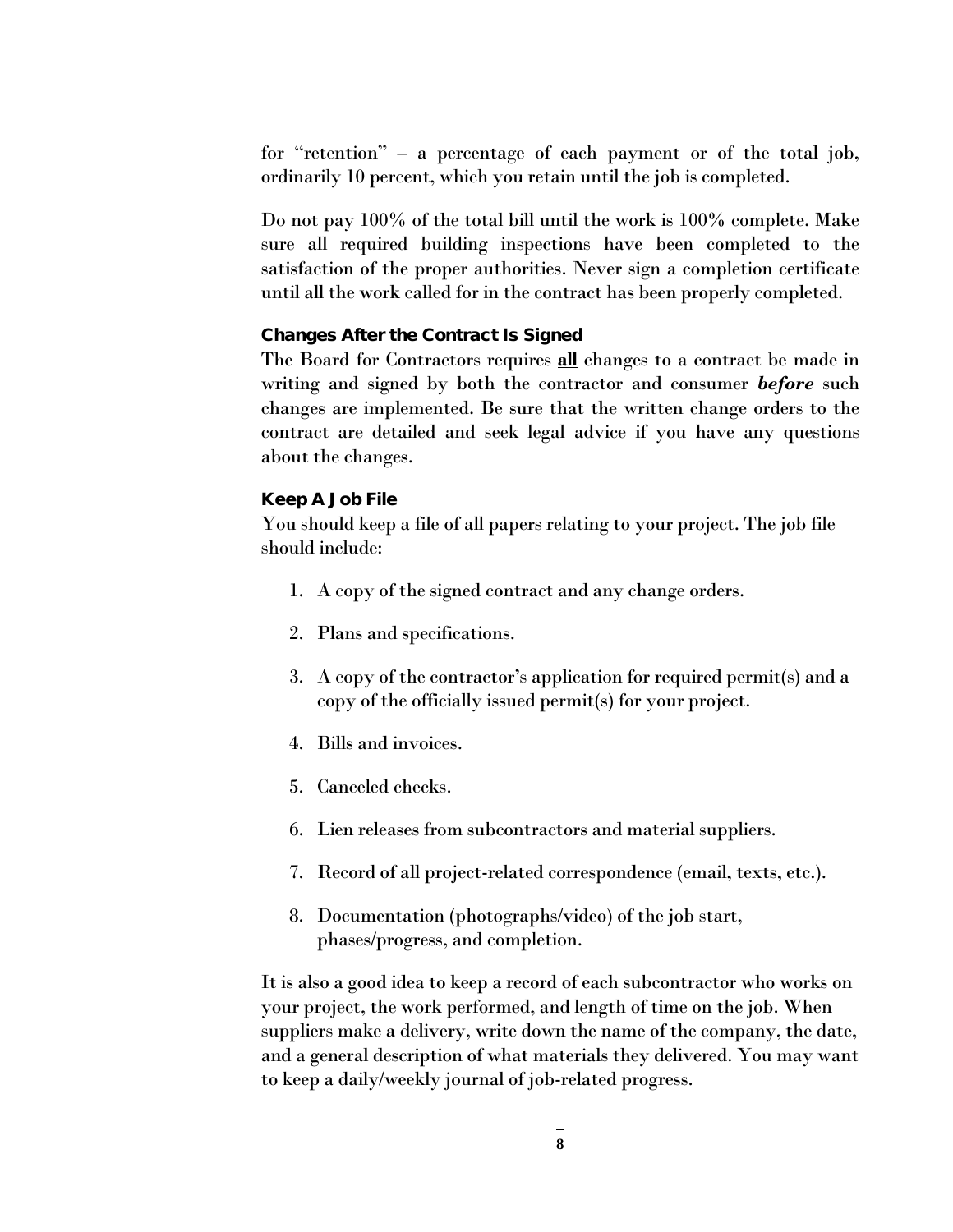### During Construction

#### Permits, Plans and Specifications

Your contract should call for the work to be performed in accordance with all applicable building codes. Keep in mind that building codes only set minimum safety standards for construction – they do not protect you against poor quality work.

Building officials in each locality are responsible for administering the Uniform Statewide Building Code in Virginia. If you have any questions about Building Code requirements, contact the Department of Housing and Community development at (804) 371-7000 or visit [www.dhcd.virginia.gov.](http://www.dhcd.virginia.gov/)

The contractor should apply for and obtain any necessary building permits. This should be spelled out in your contract; otherwise, you may be held legally responsible for failure to obtain any required permits. All permit applications should match the work as written into your contract. Do not allow work to start until the contractor gives you copies of the officially issued permit(s), as required.

Make sure you keep copies of the signed contract and the plans and specifications for your project. Resist the temptation to make any changes verbally with the contractor. Be sure all changes are in writing and are signed by you and your contractor.

#### A WORD OF WARNING

Anyone who tries to talk you into getting your own building permit is not doing you any favors. **Licensed contractors should apply for and obtain all building permits, not the consumer.** The permit holder becomes the general contractor and assumes responsibility for the overall job–which may include taxes, workers' compensation, and other legal liabilities.

Unless you are very experienced in construction, it is best to leave these matters to your licensed contractor–and insist the contractor applies for all necessary building permits *in the contractor's name*.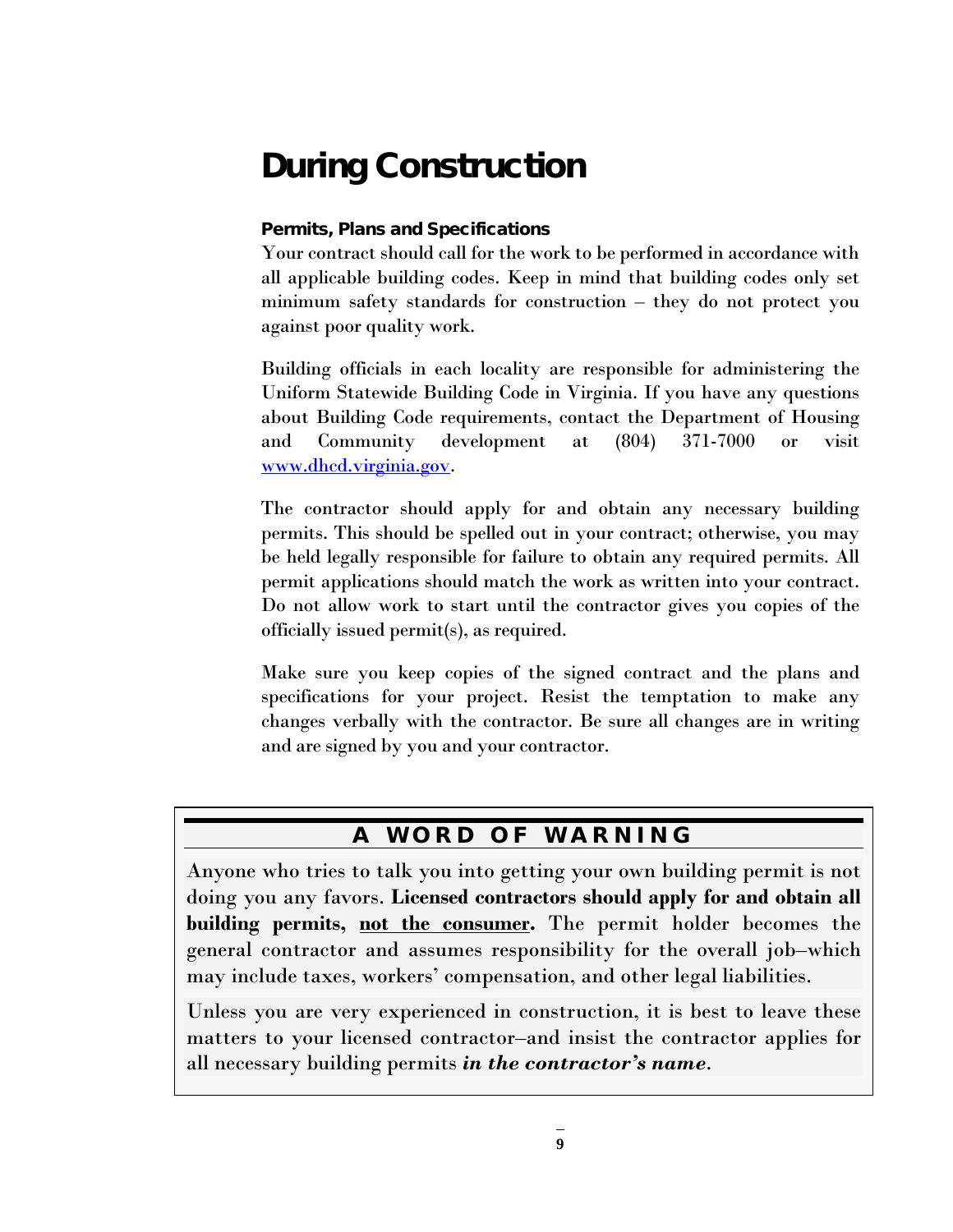### Avoiding Complaints And Problems

*Some warning signs of possible trouble ahead:* 

- You cannot verify the name, address, and telephone number or credentials of the contractor.
- The salesperson tries to pressure you into signing a contract by using scare tactics, intimidation, or threats.
- The company or salesperson says your home will be used for advertising purposes (as a model job or show-house), and that you will be given a special low price.
- The contractor tells you this is a special price available only if you sign the contract today.
- The contractor refuses to provide references, or the references have some reservations about the contractor's work.
- You cannot verify that the contractor is licensed as required by law.
- You are asked to pay for the entire job in advance, or to pay cash instead of writing a check or money order.

The best way to avoid problems is to follow the steps outlined in this publication, and to cover all details in your contract.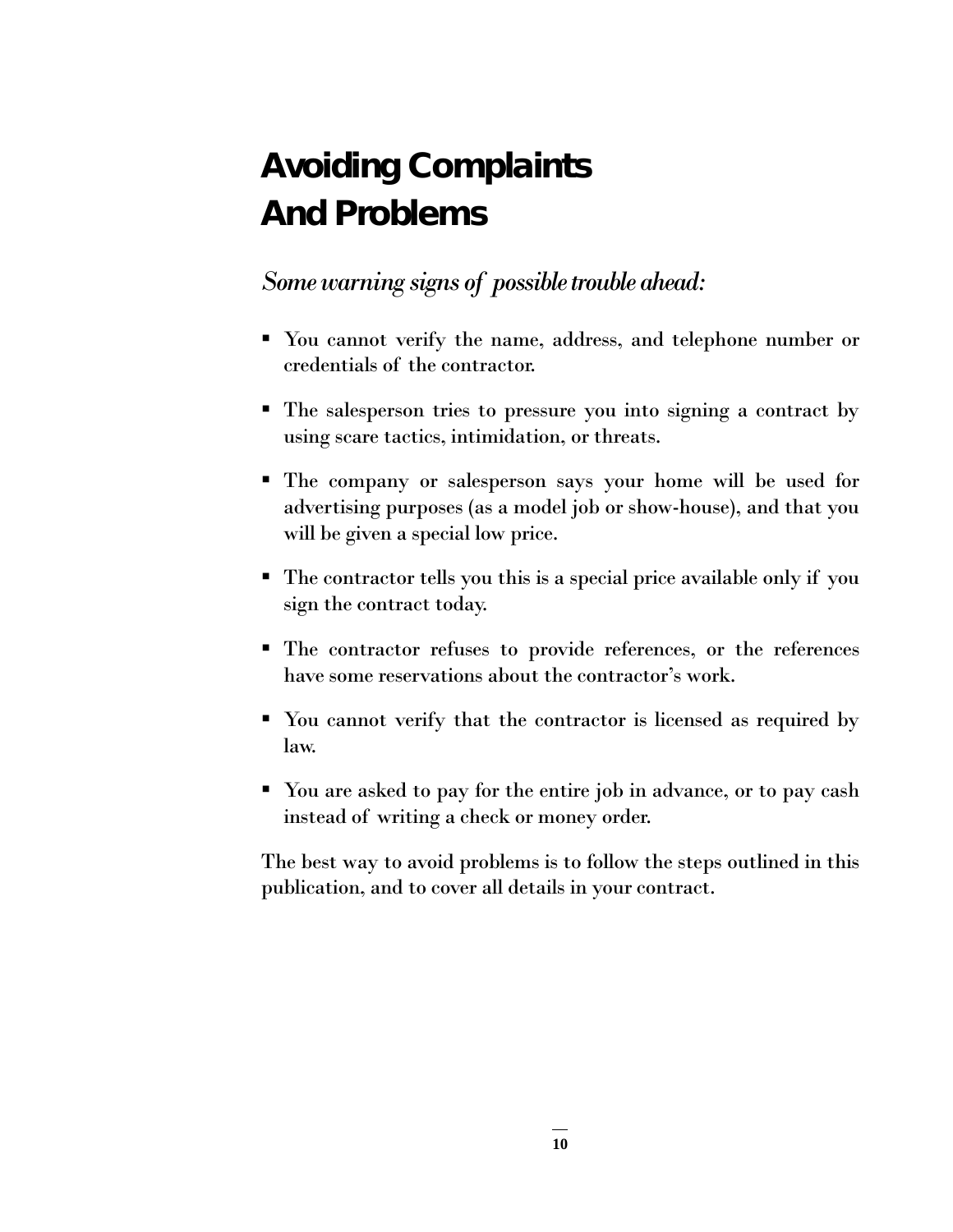### What If Problems Occur?

n spite of all the precautions you take, problems will sometimes occur with the work that was done on your home. If problems do arise, either during construction or afterward, contact your contractor first. Usually he or she will make corrections willingly. I

Be sure to address all problems or complaints directly to your contractor in writing, so that you both have a record. If the contractor refuses to make corrections, you should file a written complaint with the Board for Contractors (see [http://www.dpor.virginia.gov/File-Complaint/\)](http://www.dpor.virginia.gov/File-Complaint/). You may also wish to consult an attorney.

#### What Happens to a Consumer Complaint?

The Board for Contractors complaint investigation procedures are designed to resolve problems between contractors and consumers – including, where appropriate, disciplinary or legal actions against anyone in violation of the law.

Every complaint filed with the Board for Contractors is logged and reviewed to determine whether a violation may have occurred. If the review indicates that a violation of the law or regulation may have occurred, the complaint is assigned to an investigator. You may be asked to provide additional information.

For complaints involving licensed contractors, if the investigation shows probable cause that a violation occurred, the Board for Contractors may take action to discipline the contractor. You may be asked to appear at a disciplinary proceeding to provide testimony for the case. The Board may suspend or revoke the contractor's license, fine the contractor, or fail to renew the contractor's license. The Board cannot force the contractor to refund money or correct deficiencies.

For complaints involving unlicensed contractors, if the investigation shows probable cause that a violation occurred, the Board for Contractors may pursue criminal action against the contractor. You may be asked to appear in court to provide testimony for the case. If the Board takes legal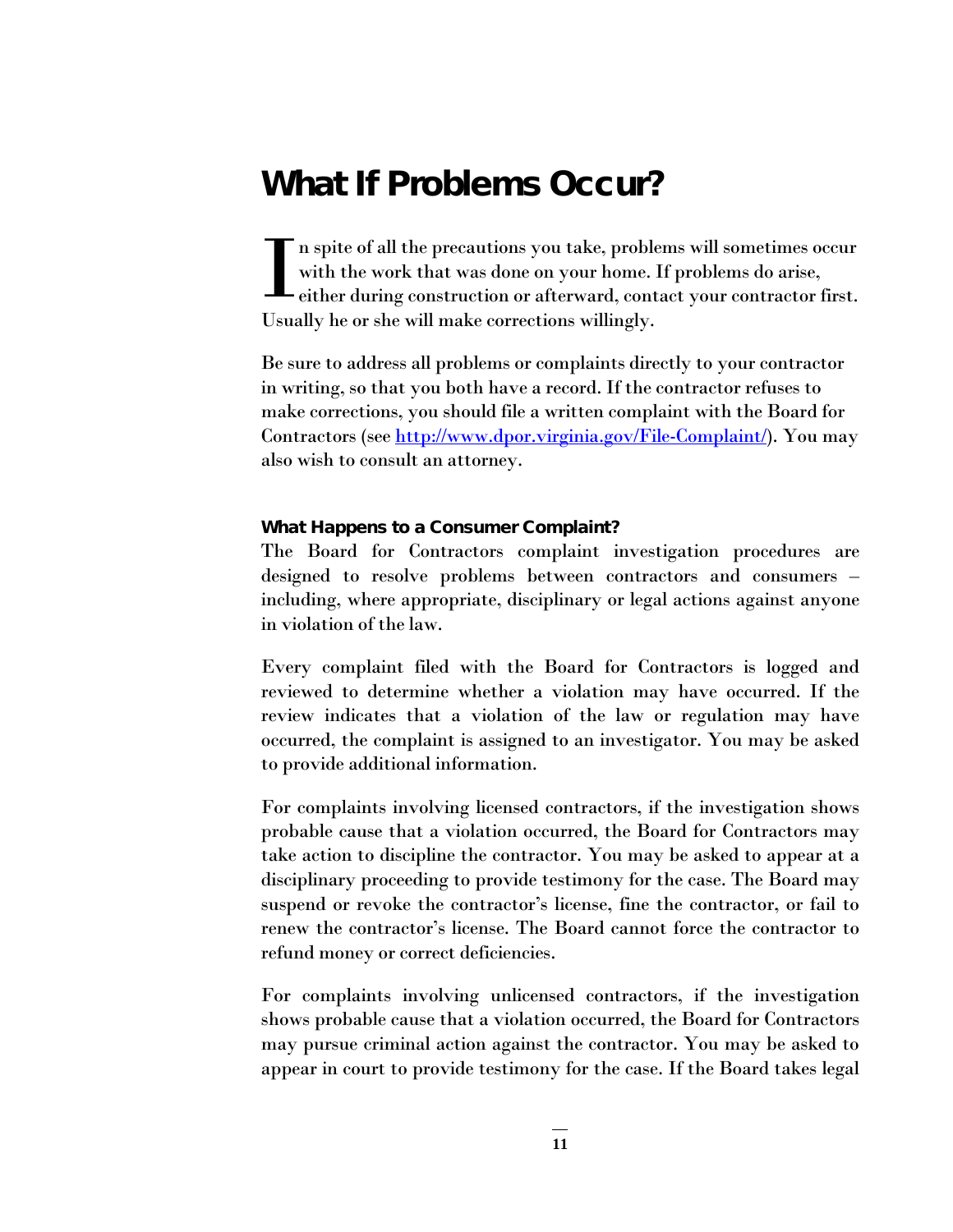action against the contractor, there is no assurance that action will result in restitution.

If an investigation does not show probable cause that a violation occurred, the case will be closed.

#### Enforcement Jurisdiction

The most common areas of complaint within the Board for Contractors' jurisdiction include:

- Failure of a licensed contractor to fulfill the terms of an agreement;
- Abandonment;
- Building code violations;
- Use of false, misleading, or deceptive advertising; and
- **Failure to pay subcontractors or material suppliers.**

For a complete listing of violations under the regulations of the Board for Contractors, visit [http://www.dpor.virginia.gov/Boards/Contractors/.](http://www.dpor.virginia.gov/Boards/Contractors/)

#### Alternative Dispute Resolution

In some cases involving complaints against a licensed contractor, the Department of Professional and Occupational Regulation may offer Alternative Dispute Resolution (ADR) to resolve the complaint. Consumers and contractors are offered the opportunity to participate in the ADR process at no cost.

ADR is voluntary, confidential, and non-adversarial, with the objective of reaching a mutually acceptable agreement between the consumer and the contractor. Parties that resolve disputes through ADR avoid months of a formal investigation and possible civil litigation.

If the dispute cannot be resolved through the ADR process, the complaint will follow the traditional enforcement process.

#### Virginia Contractor Transaction Recovery Fund

In certain cases, consumers victimized by the improper or dishonest conduct of a licensed contractor may be eligible to receive monetary relief. The Contractor Transaction Recovery Fund may pay claims up to \$20,000 to consumers who are awarded civil court judgments against a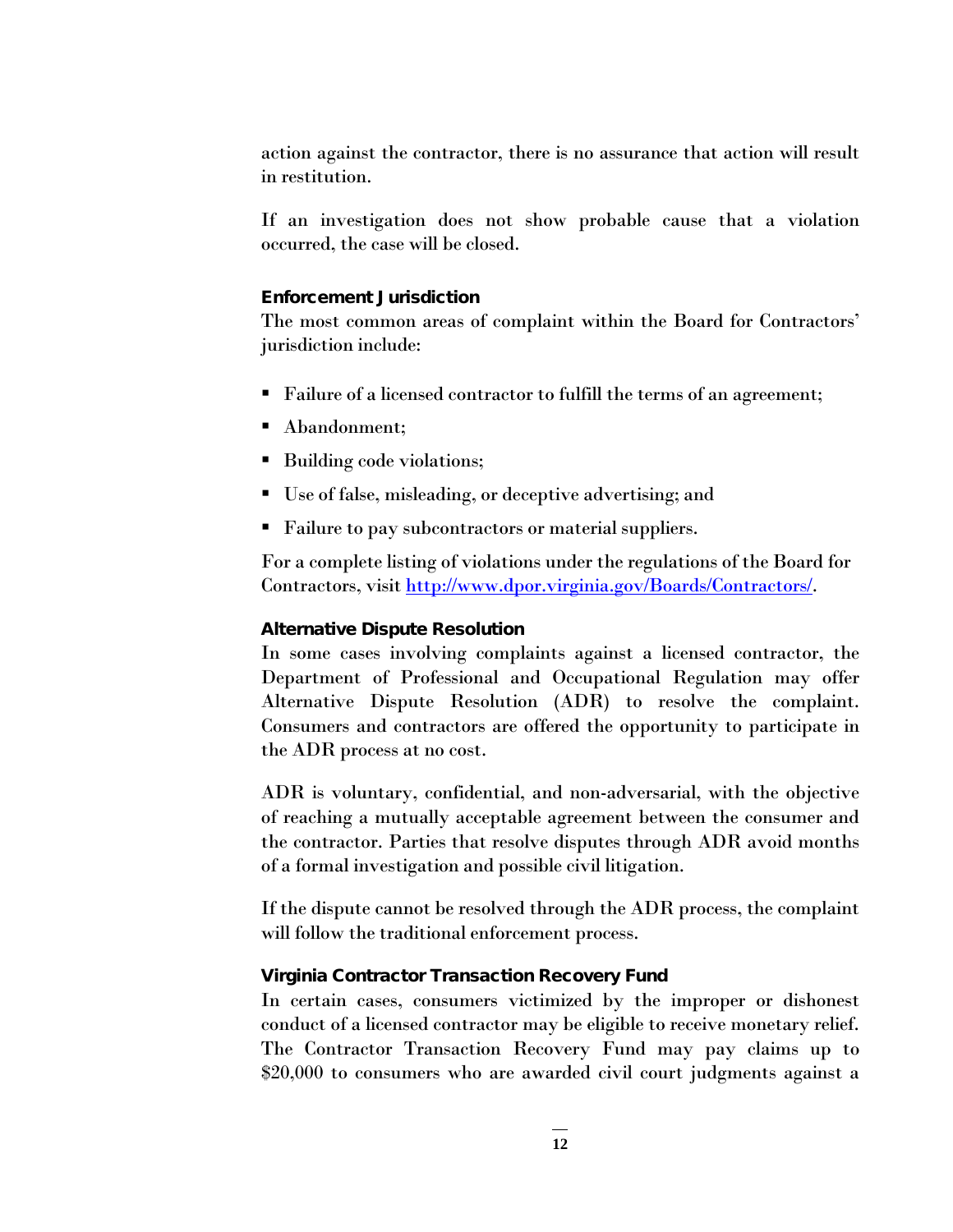licensed contractor for improper or dishonest conduct. The Recovery Fund is supported entirely by assessments paid by licensed contractors, not by any tax revenues.

Consumers who want to know if they are eligible for the Fund should visit [http://www.dpor.virginia.gov/Boards/Contractors\\_Recovery\\_Fund/](http://www.dpor.virginia.gov/Boards/Contractors_Recovery_Fund/) for more information or contact:

> Contractor Transaction Recovery Fund Section Department of Professional and Occupational Regulation Perimeter Center, 9960 Mayland Drive Richmond, VA 23233 (804) 367-1559 | [RecoveryFund@dpor.virginia.gov](mailto:RecoveryFund@dpor.virginia.gov)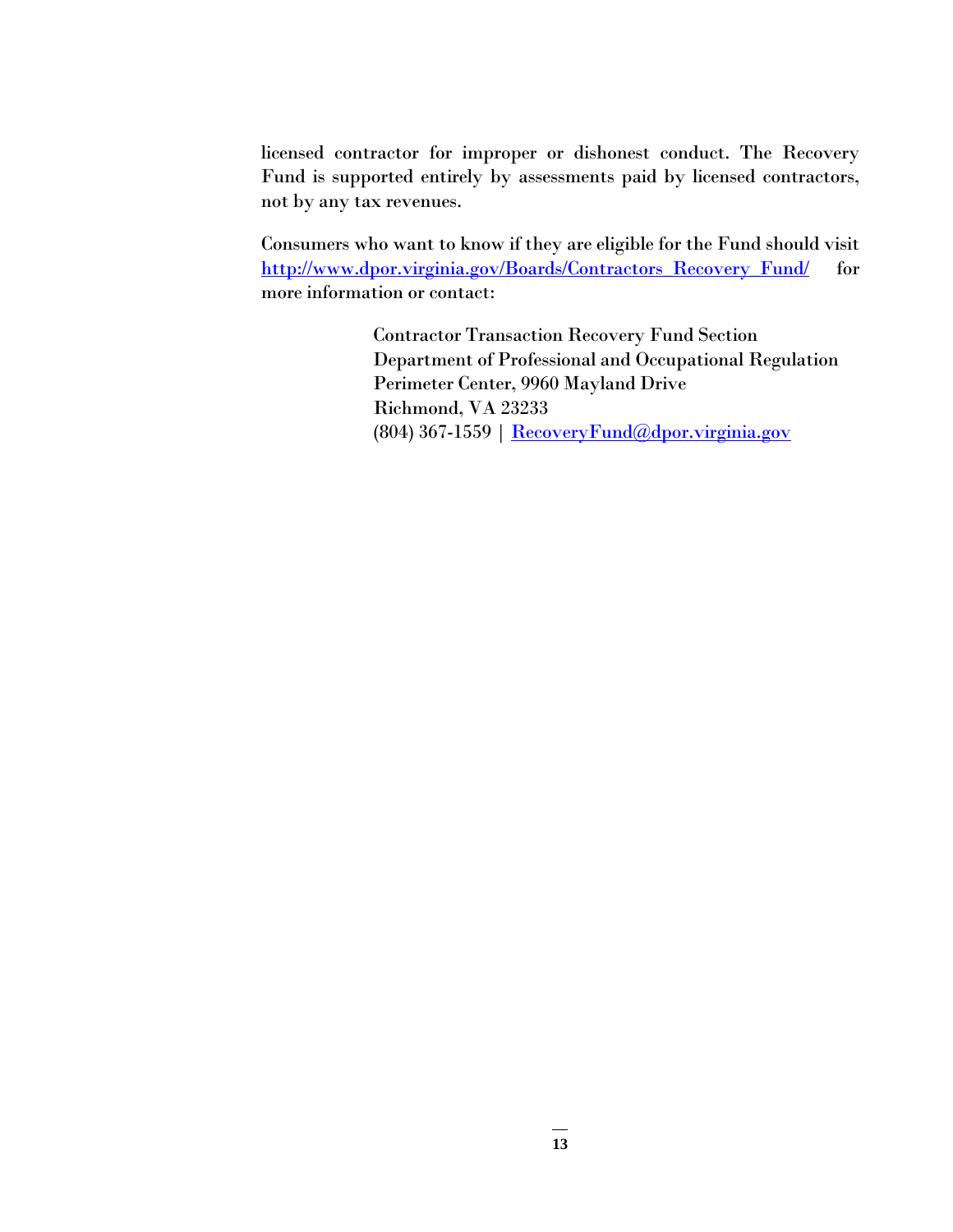# Top 10 Tips

### **for making sure your contractor measures up.**

- *1.* Hire **only licensed** contractors.
- *2.* **Verify license status** online at <http://www.dpor.virginia.gov/LicenseLookup/> or call (804) 367-8511.
- *3.* Check references and review past work.
- *4.* Get *at least three* written bids.
- *5.* Insist on a detailed written contract– and do not sign anything until you completely understand the terms.
- *6.* **Limit your deposit** to 10% down or \$1,000, whichever is less. *(Up to 30% of total contract value in case of special orders/custom-made items.)*
- *7.* Don't let your payments get ahead of the work.
- *8.* Don't pay 100% of the bill until the job is 100% complete.
- *9.* **Never pay cash**.
- *10.* Keep a job file of all payments and papers relating to your project (permits, change orders, warranties, etc.).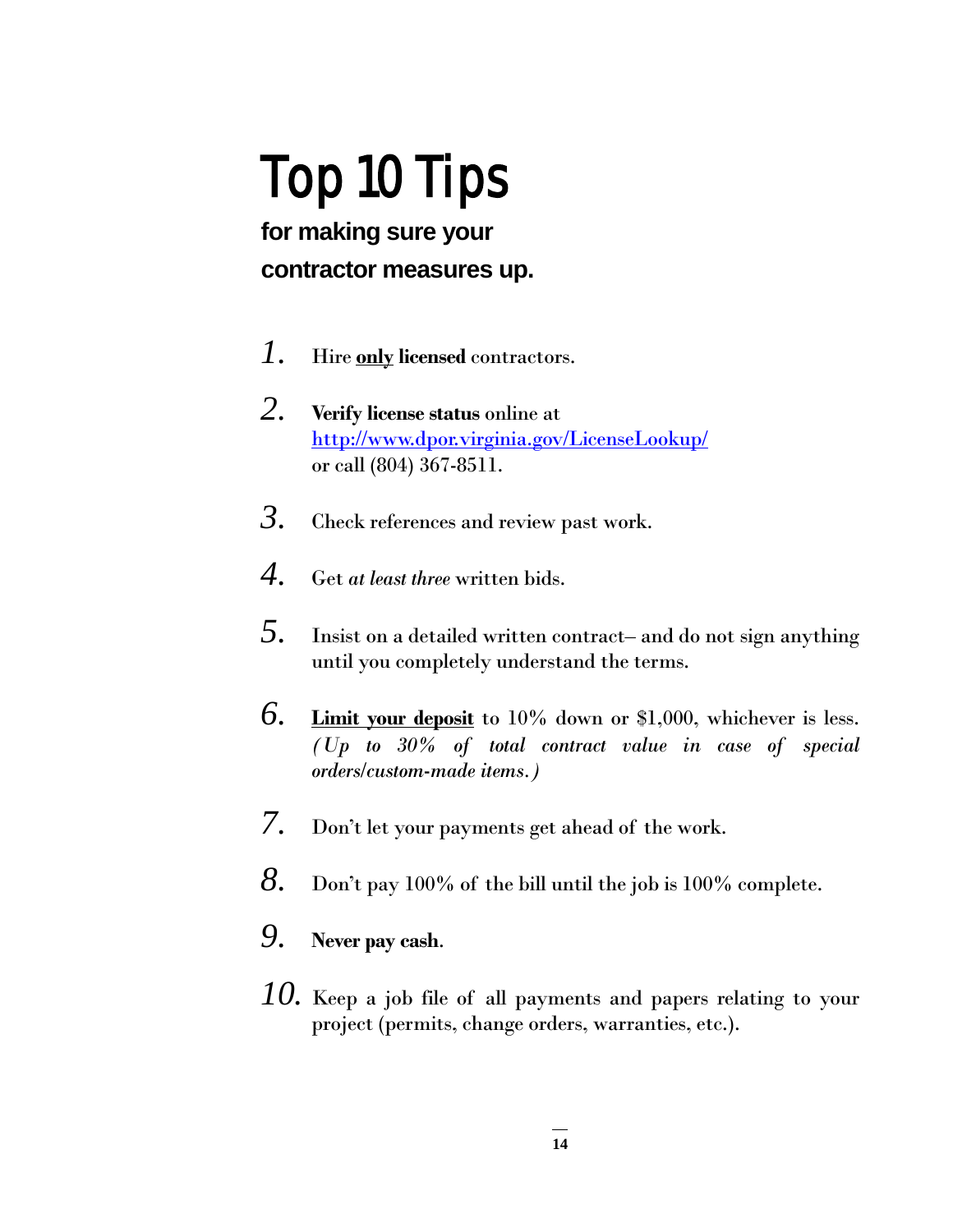### About DPOR

#### WHO WE ARE

DPOR is an umbrella agency for **18 policy boards**—comprised of practitioners and citizens appointed by the governor—responsible for regulating professions and occupations, as determined by the General Assembly. Our **200 employees** serve more than **300,000** individuals and businesses across **hundreds of license types**, ranging from architects and contractors to cosmetologists and polygraph examiners.

#### W HAT WE DO

DPOR issues professional credentials—licenses, certificates, or registrations—in the least intrusive, least burdensome, and most efficient way. The goal is to ensure the *minimum* **competency**  necessary to practice without harming the public, not to enhance professional stature or limit competition by keeping newcomers out. Regulatory boards determine the minimum standards necessary to enter a profession, and qualify applicants based on a combination of **education, experience** and **examination**.

DPOR also enforces standards of professional conduct. The agency **investigates** reports of regulatory violations and seeks to **obtain compliance** with the law or, when necessary, **discipline** the licensee. Regulatory board sanctions against licensees include fines, probationary terms, suspension, or license revocation.

Unlicensed activity—practicing a profession without a required state license—is a misdemeanor criminal violation. **Regulatory boards do not have jurisdiction over unlicensed individuals.** In cases involving allegations of unlicensed practice, DPOR attempts to obtain compliance with licensing requirements or works with local law enforcement to assist in bringing criminal charges. Ultimately, unlicensed activity is outside the boards' legal jurisdiction and prosecution is at the discretion of local officials.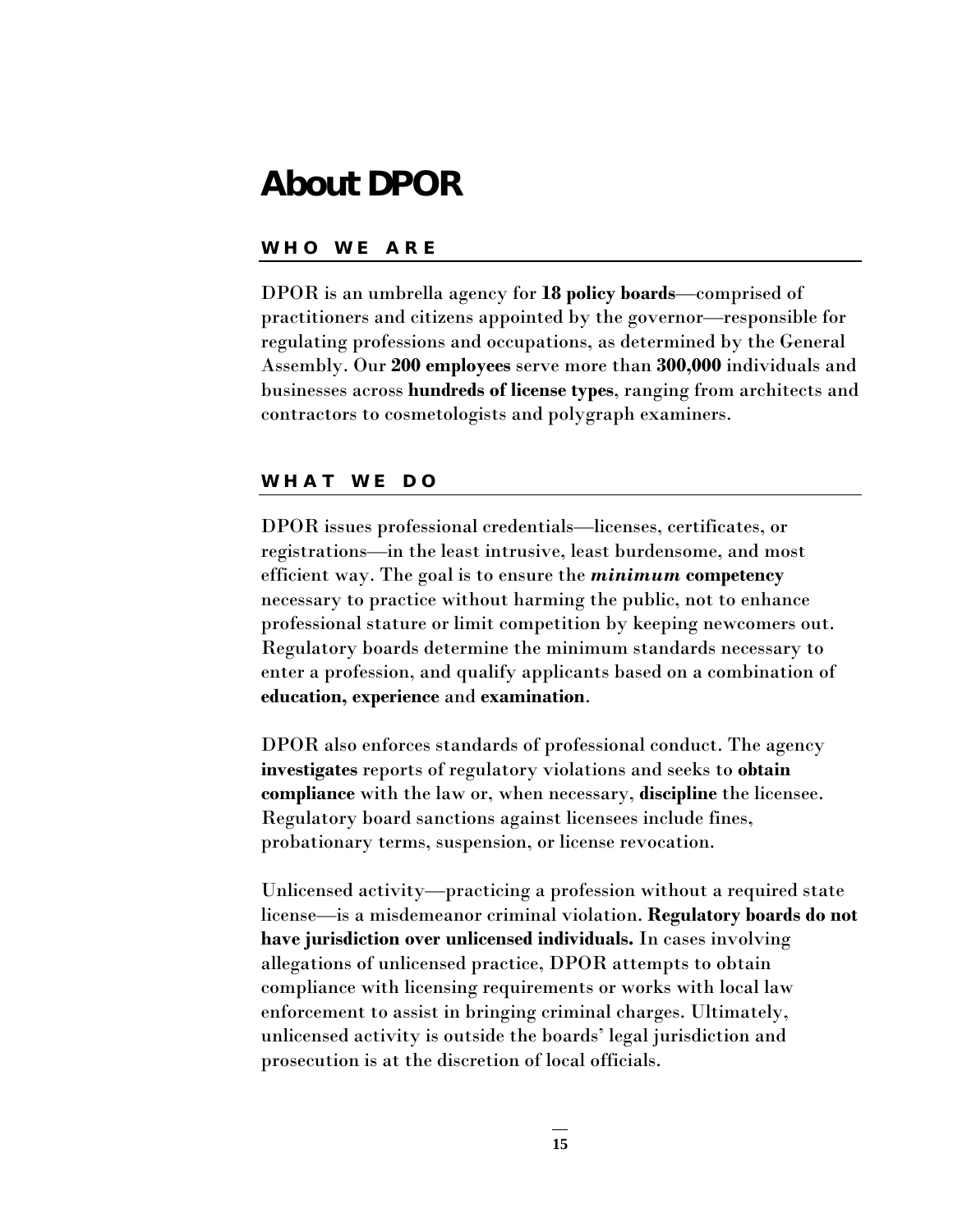DPOR strives to promote a **positive business climate**, ensure a **competent workforce**, and provide exceptional **customer service**. As an executive branch agency under the Secretary of Commerce and Trade, we support Virginia's economic vitality by helping qualified people start businesses and work in their chosen fields.

We **protect the public** by verifying minimum competency, investigating complaints, and upholding professional compliance with state laws and regulations.

#### H O W WE DO IT

As a non-general fund agency, DPOR is financed solely by revenue collected through fees paid by licensees, not by any tax revenues. Fees are adjusted periodically, as required by the **"Callahan Act"** (§ 54.1- 113 of the *Code of Virginia*), to ensure revenues are sufficient to cover expenses, but not excessive.

DPOR operates in full view of the public and welcomes participation by licensees, consumers, and all Virginians. All board meetings are announced in advance and open to the public, and board actions are reflected in the meeting minutes—all available online at the Virginia [Regulatory Town Hall.](http://www.townhall.virginia.gov/)

Agency operations are governed by the **Administrative Process Act (APA)**, which provides opportunities for public comment on proposed regulations as well as due process protections for licensees. The APA's three-stage process provides elected officials, businesses, individuals, and other interested parties ample opportunity to study proposed changes and provide comments.